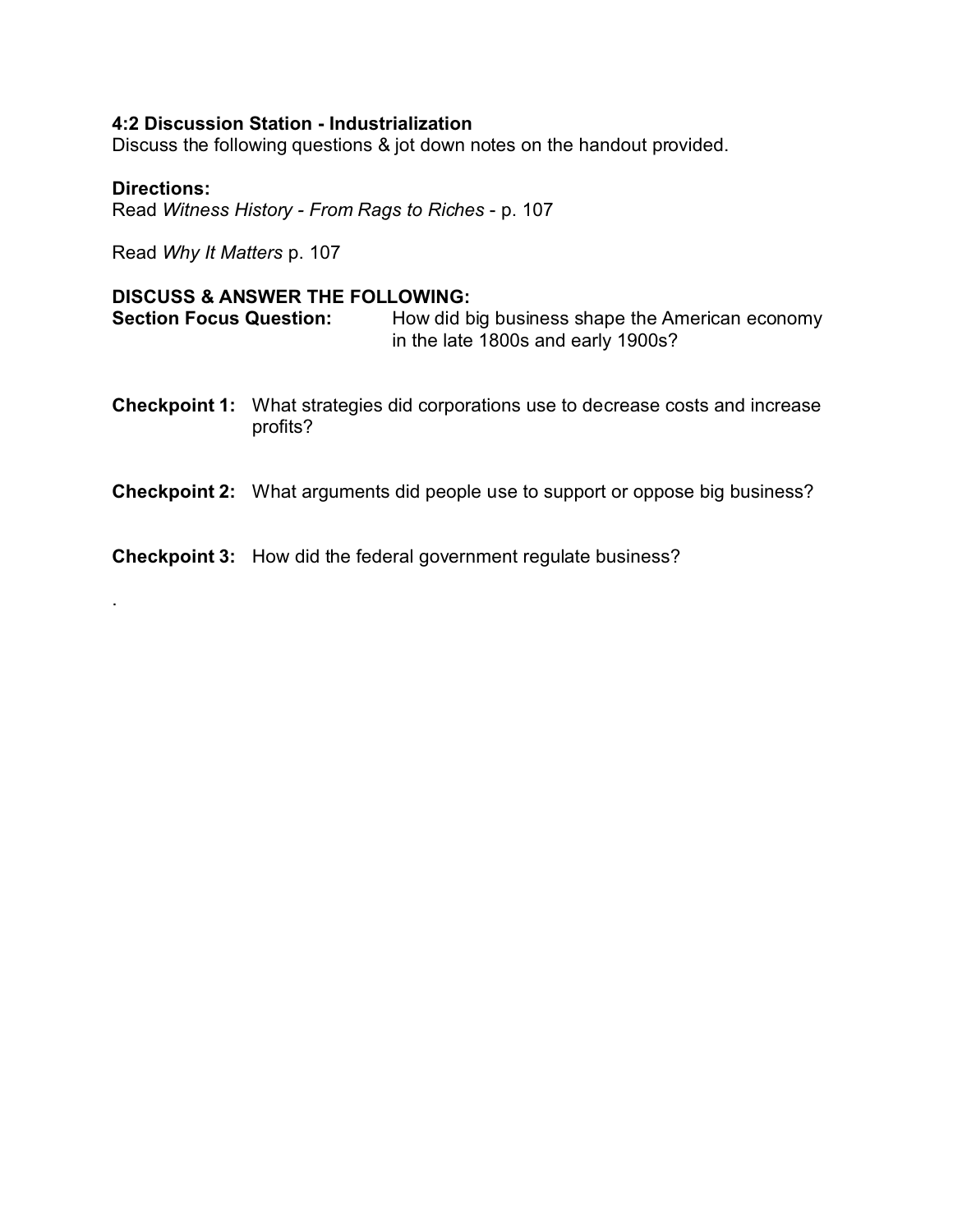## **Answers:**

SF:

NOTE:

Each person, philosophy, or item in this section is something that demonstrates WHAT HELPED BUSINESS GROW.

Big business manipulated markets to maximize profits, formed corporations to avoid losses, created monopolies and cartels, and used vertical integration to control markets and eliminate competitors. These tactics often favored national businesses to the detriment of the local, family-owned businesses.

Businesses created new forms of ownership like monopolies, cartels, and trusts to avoid liabilities, minimize costs cost, increase profits, gain capital, eliminate competition, and sometimes to get around laws that would prevent certain business practices.

As captains of industry, business leaders such as Rockefeller and Carnegie provided goods at a low price, benefitting the public. However, critics referred to them as "robber barons" because their practices sometimes exploited workers and forced other businesses into bankruptcy.

Government and big business worked closely together, and administrators did not want to hurt business through regulation– thus is the reason government regulation of business was not very successful at first

C1: Businesses increased profits by lowering production costs with strategies such as horizontal integration, which created large companies through vehicles called trusts. Also, vertical integration controlled all phases of a product's development and allowed businesses to charge higher prices.

C2: Consumers argued that monopolies gave big business an unfair advantage. Other people cited Social Darwinism to support big business, claiming that wealthy people were the most "fit."

C3: The federal government passed the Sherman Antitrust Act to outlaw practices that restrained trade. It regulated railroad operations through the Interstate Commerce Commission, which could require railroads to submit their records for investigation.